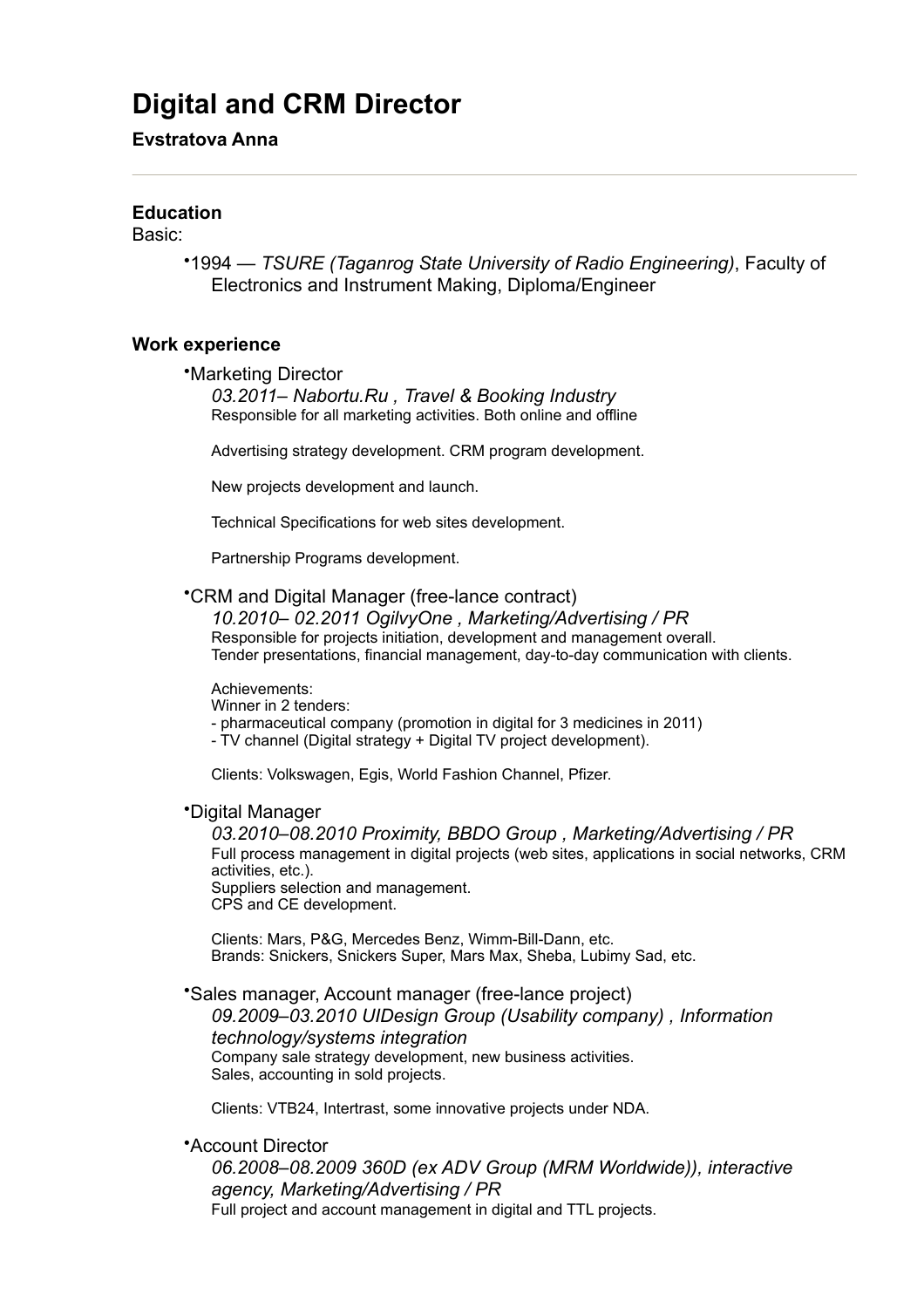Commercial approaches preparing, brain storming, strategy development.

Clients: Microsoft, Nestle, L'Oreal, Maybelline, VTB, Comstar, Russian Artistic Gymnastic Federation.

Projects: www.nespimix.ru, www.beinteractive.ru, http://www.microsoft.com/rus/licensing/

#### •Business development manager

*05.2007–06.2008 Open Company (Real Estate Agency)*  Agency promotion through a partnership with brokers, banks, mortgage companies. Advertising campaigns development (creative concept, strategy, placement).

Achievements: Partnership with famous bank for real estate service (30-35 clients per day), most successful ad campaign for agency (Mortgage for free!)

•New business Director *04.2006–05.2007 MegaPro (Advertising Agency) ,*  Web service start-up for the Agency. New business, tenders participation.

Clients: Savelovsky TC, B.A.C., etc.

•Commercial department chief *03.2003–11.2005 WhiteSite (Web design) ,*  Managing in Sales and Marketing departments.

Sales and marketing strategies development, coaching for new staff, active Sales.

Started from Sales manager position and achieved Commercial department chief position. More than 40 projects sold by myself.

# **Endorsments**

•**Nabortu.Ru** Zelenski Vadim, Owner, +7(903) 130-56-65

•**Nabortu.ru** Natalia Berezovska, Co-Owner, +380 67-230-5014

•**360D** Vladimir Denisov, Client service director, partner, +7(916) 815-18-04

### **Additional information**

Nationality: Russian Work permit in: Russia

## **Languages**

Russian : Native Language English : fluent

## **Core skills**

Strong expert in Digital technologies. Deep knowledge in modern advertising technologies. Strong advertising experience (from strategy development to execution aspects of the projects). Strong negotiation skills, strong client handling skills.